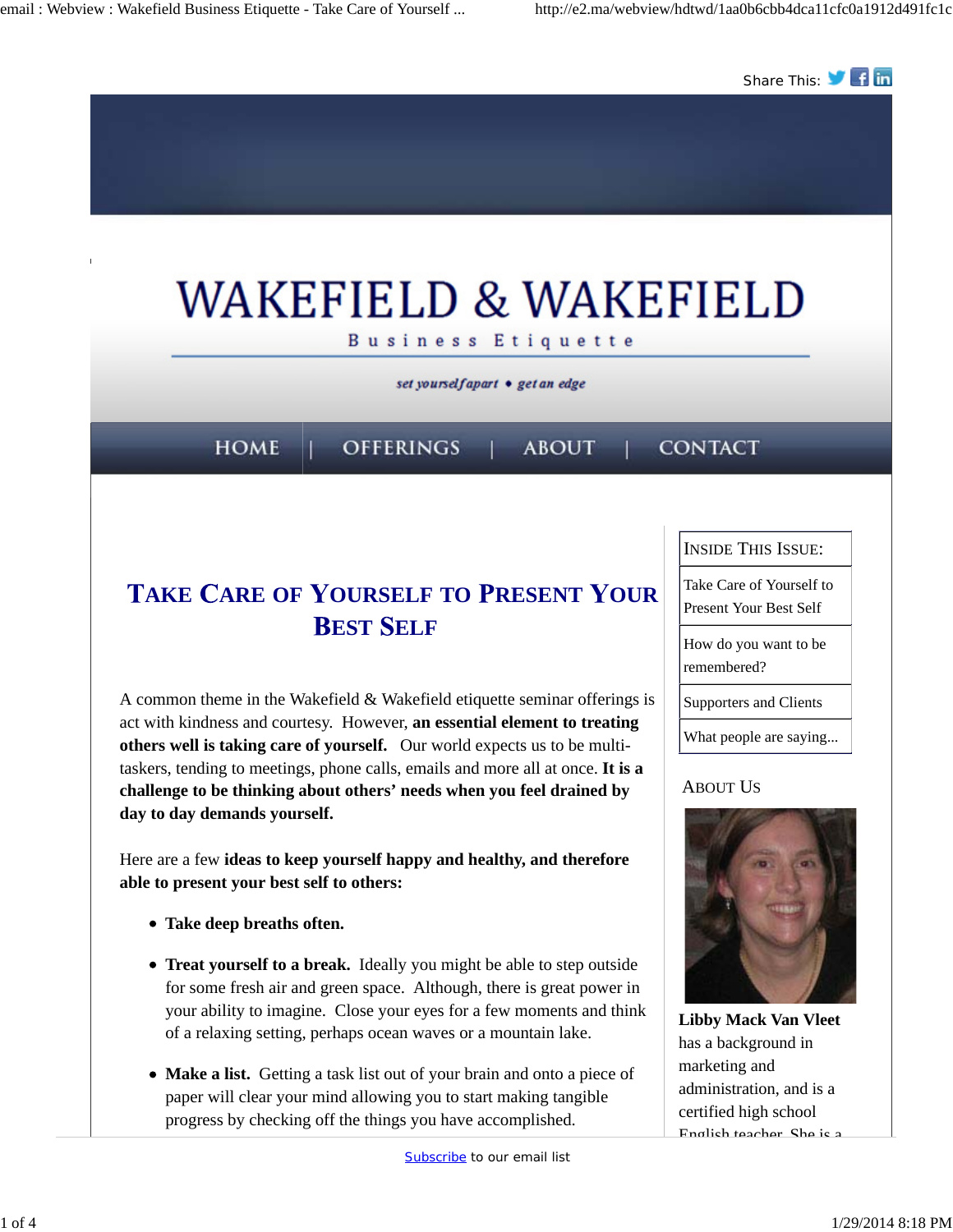#### **Take one step at a time.**

These simple habits may help relieve tension and provide perspective throughout your day. **You might catch yourself holding the door more often for others, or pausing a moment longer to make eye contact as you exchange small talk.** 

Take care of yourself because you deserve it. **Feeling your best will also enable you to be even more considerate to those around you.**

Source:

Zeer, Darrin. *Office Spa: Stress Relief for the Working Week*. San Francisco, CA: Chronicle, 2002. Print.

**YOUR Business Etiquette Topics:**

**Submit your thoughts and questions to libby@wakefieldetiquette.com. Libby will address your ideas in upcoming issues of our newsletter.**

### **OW DO YOU WANT TO BE REMEMBERED**

Libby Van Vleet and her father Wake Mack promote business etiquette. It is a smart and easy way to retain clients. Increase business earnings and sales. It is time to take your employees to the next level.



When you retain the services of Wakefield & Wakefield, be prepared for success as your staff members maximize their potential and exceed expectations.

Set yourself apart to get an edge. People will remember!

*For further information about Wakefield & Wakefield, contact Libby at 503-893-9253 or libby@wakefieldetiquette.com.*

## **UPPORTERS AND LIENTS**

### *Thanks to all of our fabulous clients and supporters.*

Arlington Club Speakers Corner – Arlington Club

graduate of Colorado College and Chapman University.



**Wake Mack** is a former lawyer, local businessman and financial services development officer. He graduated from Notre Dame, Willamette College of Law, and served in the U.S. Marines Corps.

www.wakefieldetiquette.com 503-893-9253

#### WISE WORDS

"Life is not so short but that there is always time for courtesy."

*– Ralph Waldo Emerson*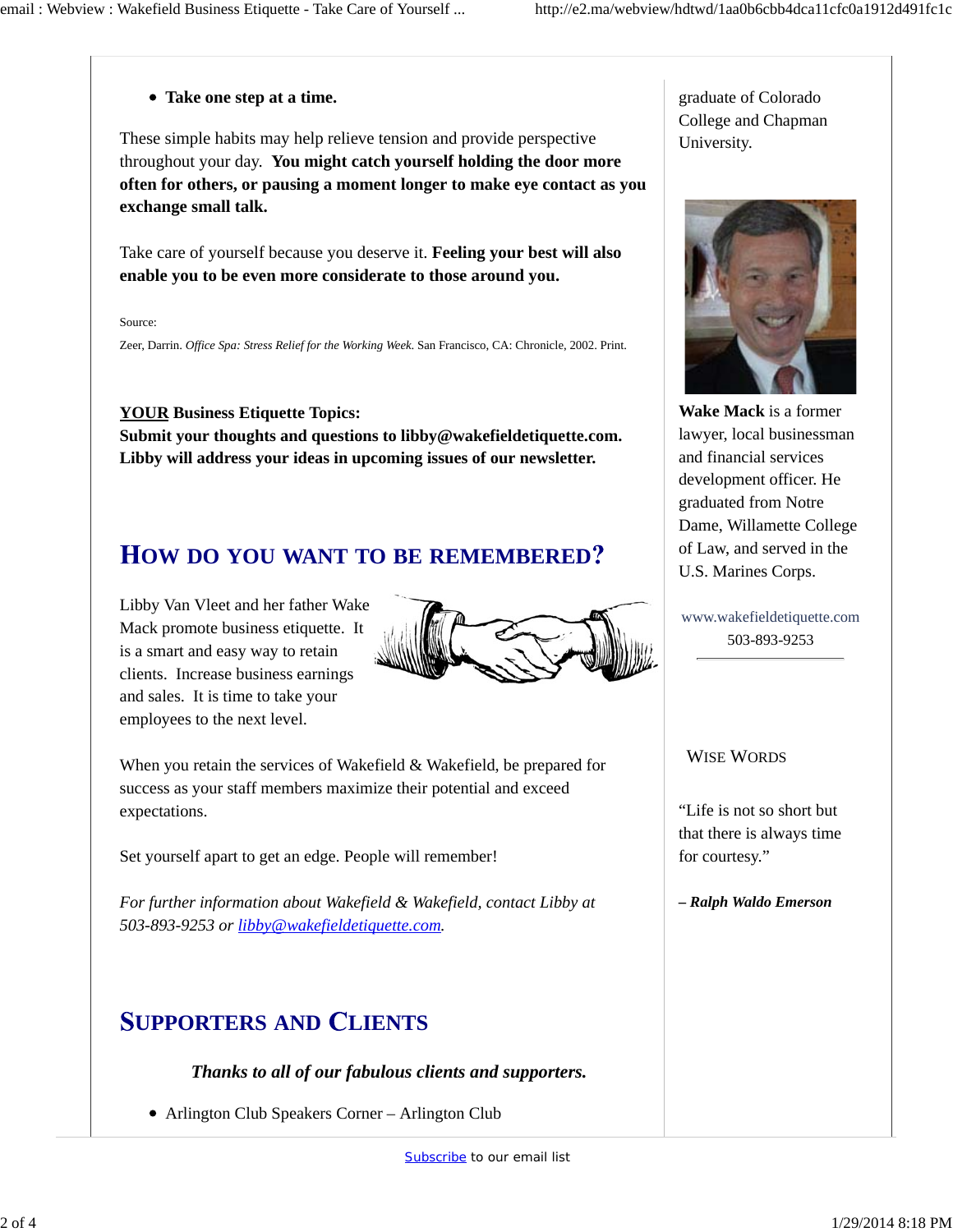- CB Richard Ellis, Inc. Mike Wells, Managing Director
- Isler Northwest LLC Tania Gitch, C.P.A.
- National Charity League, Inc. Sarah Allen, Portland Chapter
- Perkins Coie LLP Stephen English, Partner Litigation
- Washington Trust Bank Linda Williams, President, Oregon Region

# **HAT PEOPLE ARE SAYING**

"Excellent, practical guidance to avoid embarrassing social mistakes and to maximize the business opportunities created by social interactions." *Stephen English, Partner - Litigation, Perkins Coie LLP*

"Thank you, Wake -- You and Libby were a breath of fresh air for us. Thank you for taking your time to share such timeless information with us." *John Chambers, C.P.A., Isler Northwest LLC*

"Thank you. All of us have more than a few important take-aways – and it was fun too."

*Linda Williams, President, Washington Trust Bank, Oregon Region*

"Thank you for your wonderful presentation today. My colleagues and I enjoyed it immensely and are sure we will put it to good use." *Ray Jordan, President, Ray Jordan, PC*

"There has been a lot of 'buzz' about [your presentation]. People are really interested in the subject, love the positive ways that you present it, and want more."

*Amy Fields*



5331 S.W. Macadam Avenue, Suite 258-432, Portland, OR 97239 503-893-9253 libby@wakefieldetiquette.com